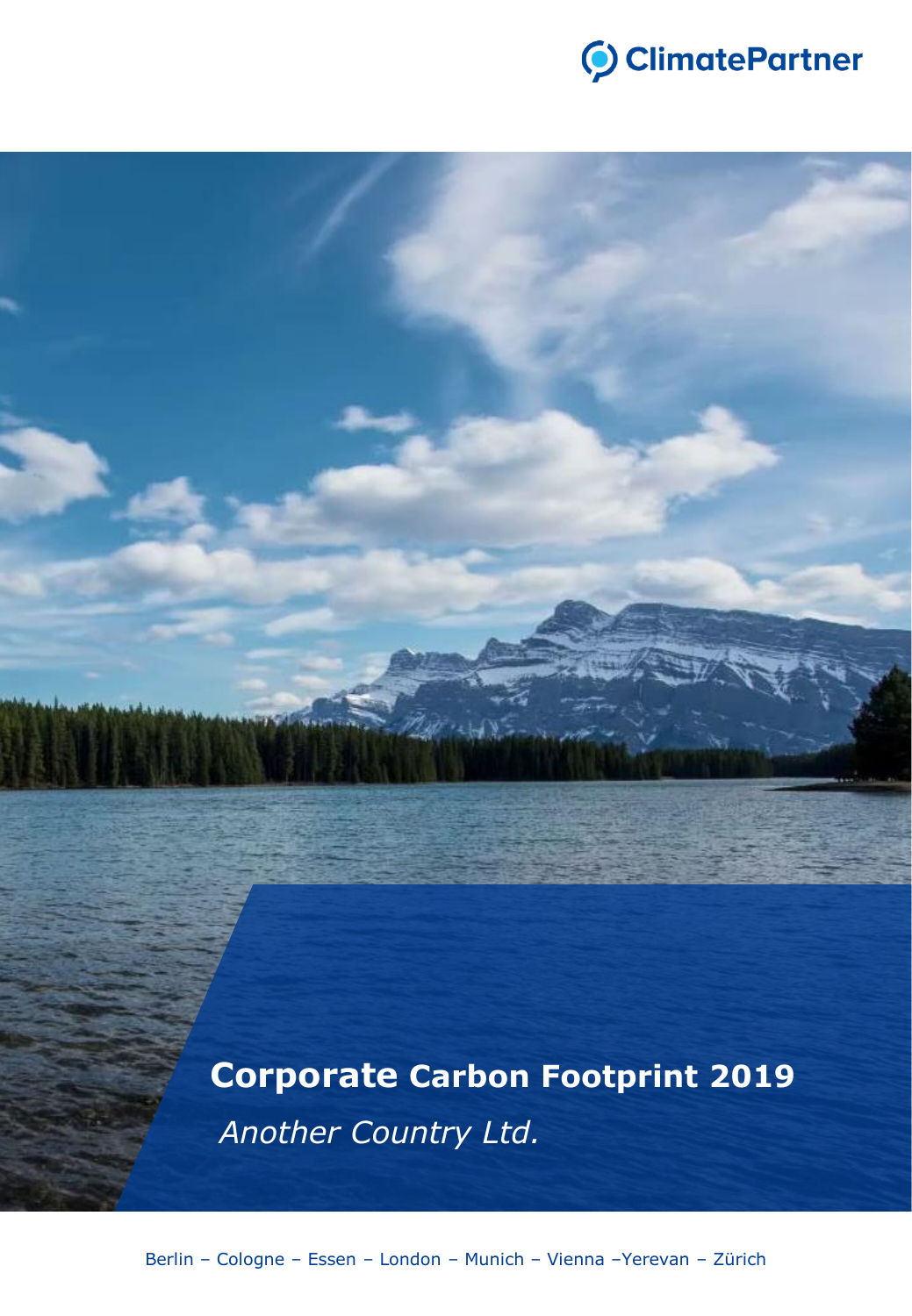



ClimatePartner have measured Another Country's Corporate Carbon Footprint for 2019 based on the Greenhouse Gas Protocol Corporate Accounting and Reporting Standard (GHG Protocol).

This report provides an overview of the  $CO<sub>2</sub>$  emissions generated by Another Country's business activities in 2019, including heating (Scope 1), electricity (Scope 2) as well as business travel, employee commuting, office paper and upstream energy (Scope 3).

The Corporate Carbon Footprint can be used as a basis for developing a climate action strategy. It helps to identify emission reduction potentials, develop appropriate measures and in define climate action goals.

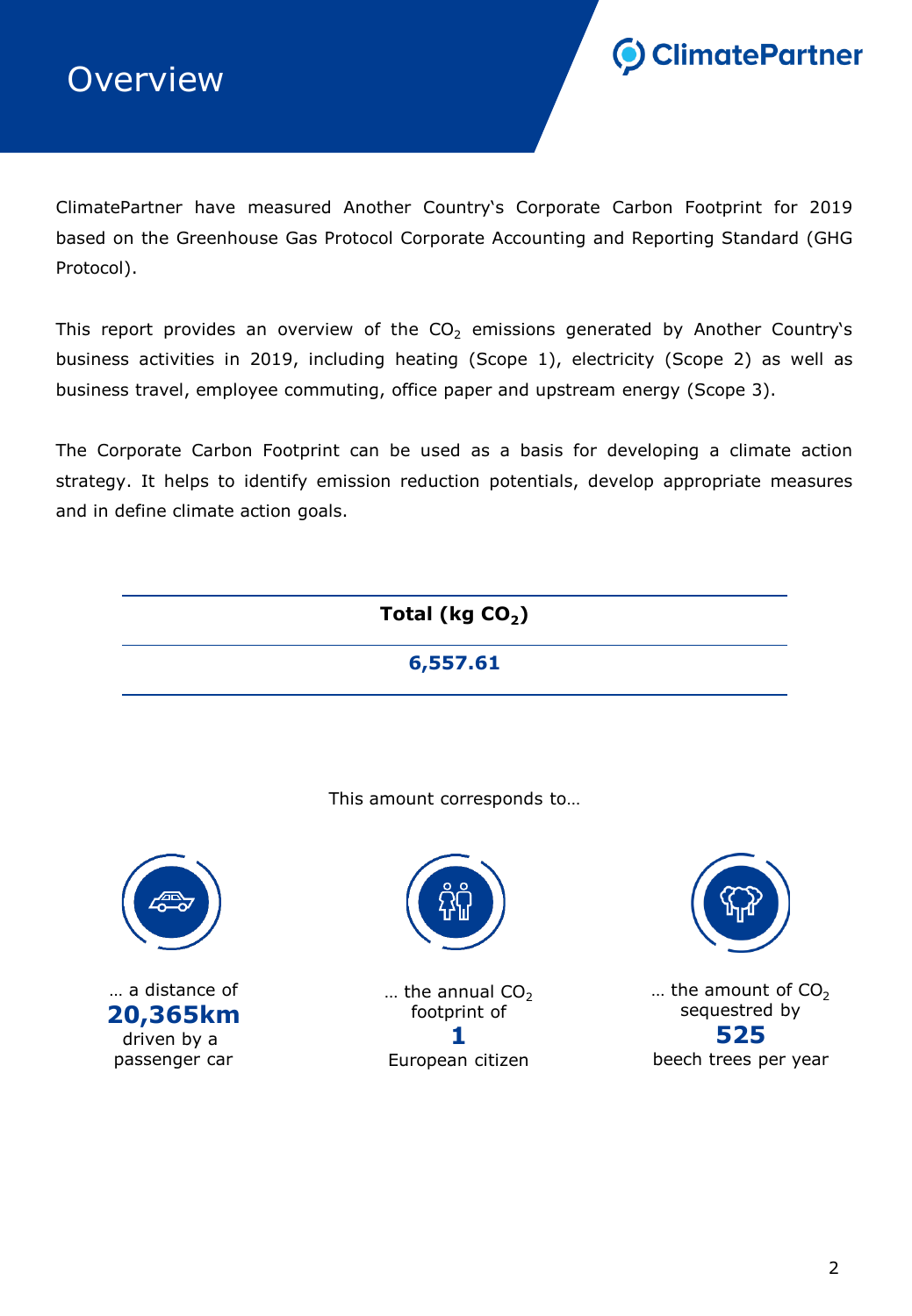# Carbon footprint 2019

ClimatePartner

In 2019 Another Country's business activities generated a total of 6,557.6 kg CO<sub>2</sub>, all of which were Scope 3 emissions (since the power source for heating was reported to be electricity generated by 100% renewable energy sources). Business travel and upstream energy emissions are the most emission-intensive activities within Scope 3.

A safety margin of 10% has been added to cover any discrepancies that might have resulted from assumptions and estimates that had to be applied. When offsetting, such an approach helps to ensure that all emissions are compensated within the defined system boundaries. Therefore, the quantity of carbon emissions to be offset for the year 2019 amounts to 7,213.4 kg CO2.

| <b>Emmission source</b>              | <b>Emissions</b><br>[ $kg CO2$ ] | <b>Share</b> |
|--------------------------------------|----------------------------------|--------------|
| <b>Subtotal, Scope 1</b>             |                                  |              |
| <b>Subtotal, Scope 2</b>             |                                  |              |
| <b>Subtotal, Scope 3</b>             | 6,557.60                         | 100.0%       |
| Flights                              | 4,430.30                         | 67.6%        |
| Rental cars/private vehicles         | 1,030.40                         | 15.7%        |
| Upstream emissions, electricity      | 607.60                           | 9.3%         |
| Employee commuting                   | 280.00                           | 4.3%         |
| Train trips                          | 183.80                           | 2.8%         |
| Office paper                         | 25.50                            | $0.4\%$      |
| <b>Total</b>                         | 6,557.60                         | 100.0%       |
| <b>Total incl. Safety margin 10%</b> | 7,213.36                         |              |



Figure 1. Overview of Scope 3 emissions 3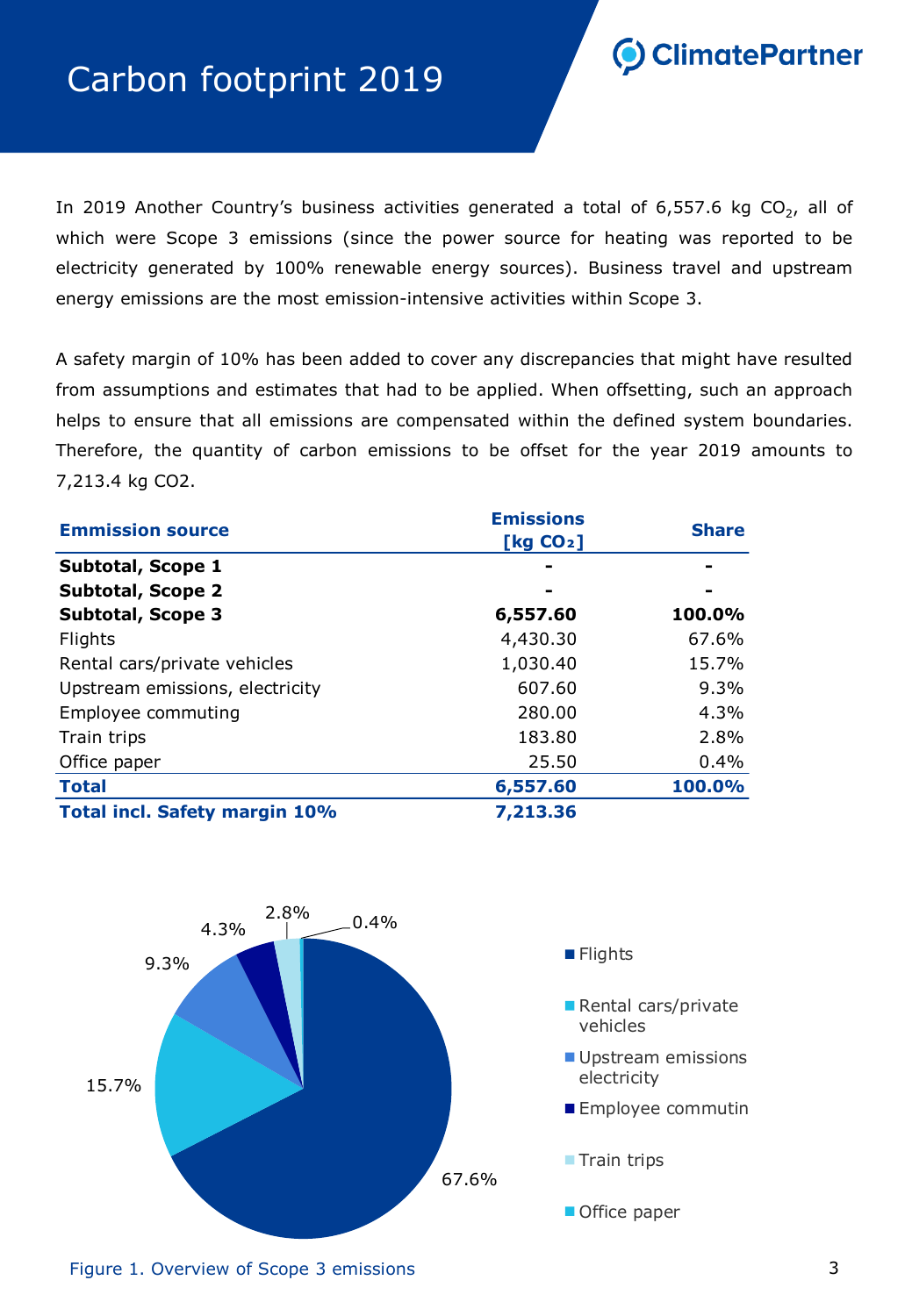# Recommendations



Based on the assessment results, the following measures and actions are recommended for further improvement of Another Country's corporate carbon footprint:

- Avoiding and reducing air travel as much as possible. When travel cannot be avoided, choosing economy class over business class and offsetting the associated emissions. You can easily measure the footprint of your business travel with ClimatePartner's online calculator: [https://www.climatepartner.com/en/carbon-calculator.](https://www.climatepartner.com/en/carbon-calculator)
- When office paper must be used, replacing it with a climate neutral or another more sustainable alternative (e.g. paper from recycled material).
- Measuring Corporate Carbon Footprint annually to track progress and identify new potential hotspots. If needed, reviewing and establishing more efficient data-tracking processes within the company for easier data collection.
- Including more Scope 3 categories in the corporate carbon footprint (e.g. product materials, packaging, waste and logistics).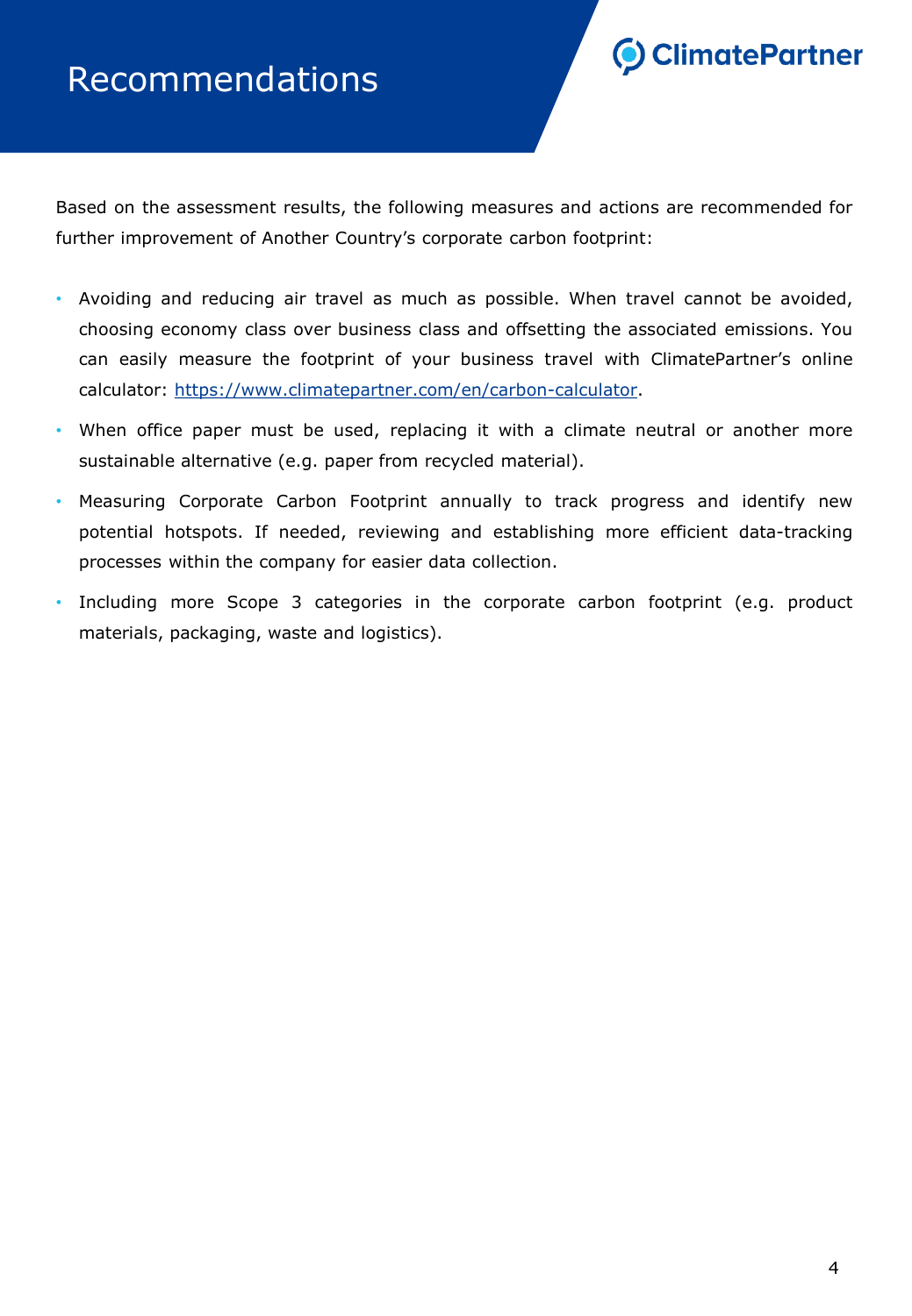# **O** ClimatePartner

### **Climate neutrality through carbon offset projects**

[By supporting internationally recognised carbon offset projects \(such as the ones below\) you can](http://www.climate-project.com/)  offset your carbon emissions and become a climate neutral company.



**Hydropower, D.R. Kongo**



**Forest protection, Papua-New Guinea**



**Biomass, India**



**Clean cook stoves, Peru**

Read more about these and other ClimatePartner projects on: www.climate-project.com

#### **The climate neutral label and ID-tracking**

Every  $CO<sub>2</sub>$  offset in our system is assigned a unique ID number and added to your climate neutral label. This number is used to create a personalised link which provides further information about your offset as well as the project that it supports. It also allows you to share the details about your carbon footprint reduction strategies. The offset information is regularly monitored and approved by TÜV Austria.

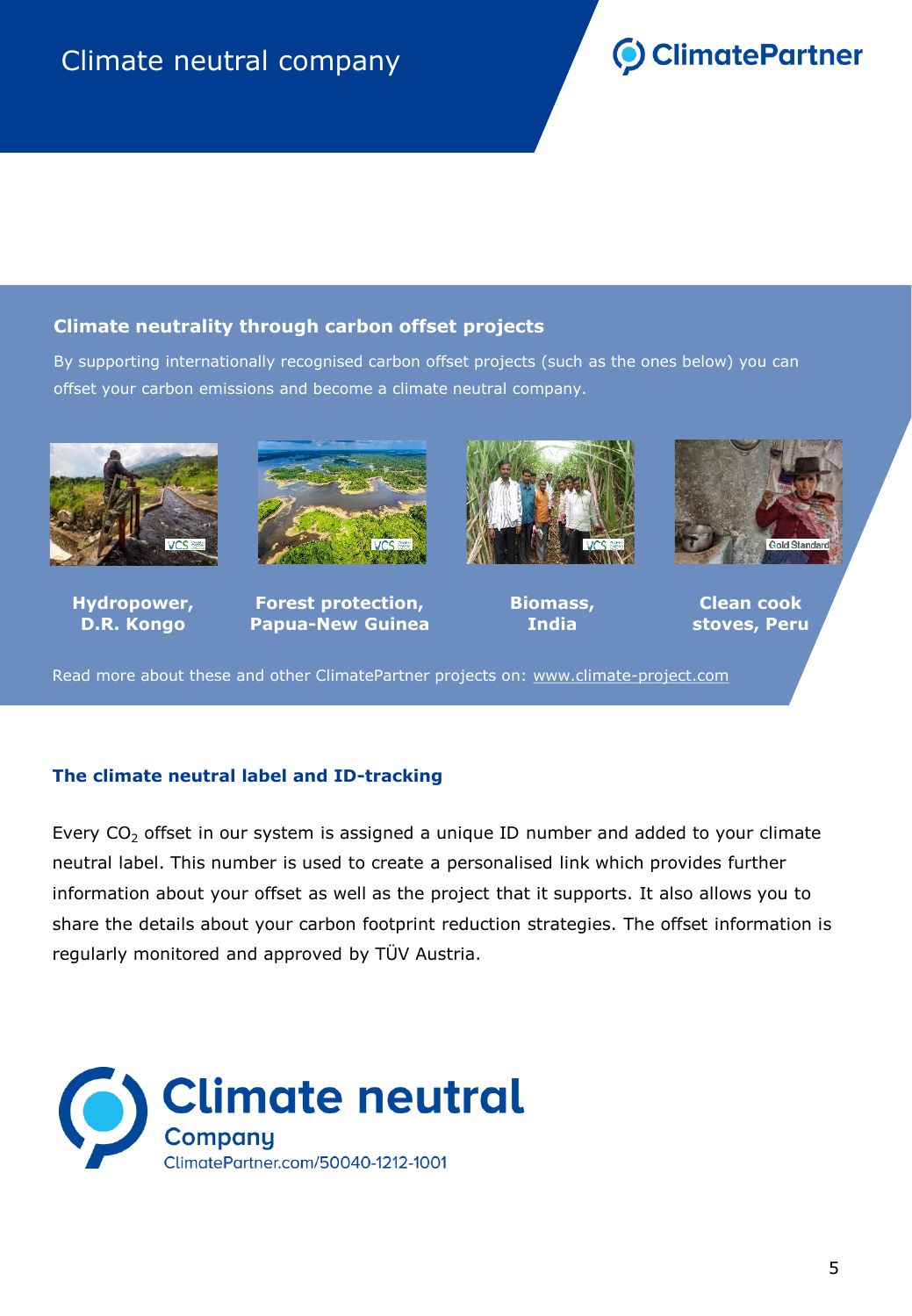

#### **Climate action and climate neutrality**

A holistic climate action approach is based on the following principle: avoid unnecessary emissions, reduce existing emissions, and offset unavoidable emissions. Therefore, a regularly updated carbon footprint is an important tool for companies and organisations that seek to identify their emission mitigation and reduction potentials as well as track the effectiveness of their climate action measures over time.

Companies, processes or products are considered as climate neutral when all their carbon emissions are measured and offset through international carbon offset projects. Since greenhouse gases are evenly distributed throughout the atmosphere, it is considered that their concentration across the world is the same. Therefore, those emissions that cannot be avoided locally, can mathematically be offset through emission reduction activities in another part of the world. This offset is rendered possible by carbon offset projects.

By offsetting the calculated emissions, Another Country Ltd. can become a climate neutral company as well as label all their products as such, if product raw materials, packaging, logistics and waste are a part of the company's Corporate Carbon Footprint. Climate neutral products increase customers' awareness about climate change and help them to make better informed purchasing decisions.

#### **Methodology**

#### **Reporting standard**

The GHG Protocol is the internationally recognised standard for greenhouse gas accounting at the corporate level. It was developed by the World Resources Institute (WRI) and the World Business Council for Sustainable Development (WBCSD).

It defines five fundamental principles for carbon footprint measurement:

- **Relevance.** The principle of relevance requires that all major emission sources are taken into consideration when measuring corporate carbon footprint. The report should be informative and useful in internal and external decision making.
- **Completeness.** The principle of completeness requires that all relevant emission sources within the boundaries are addressed and included.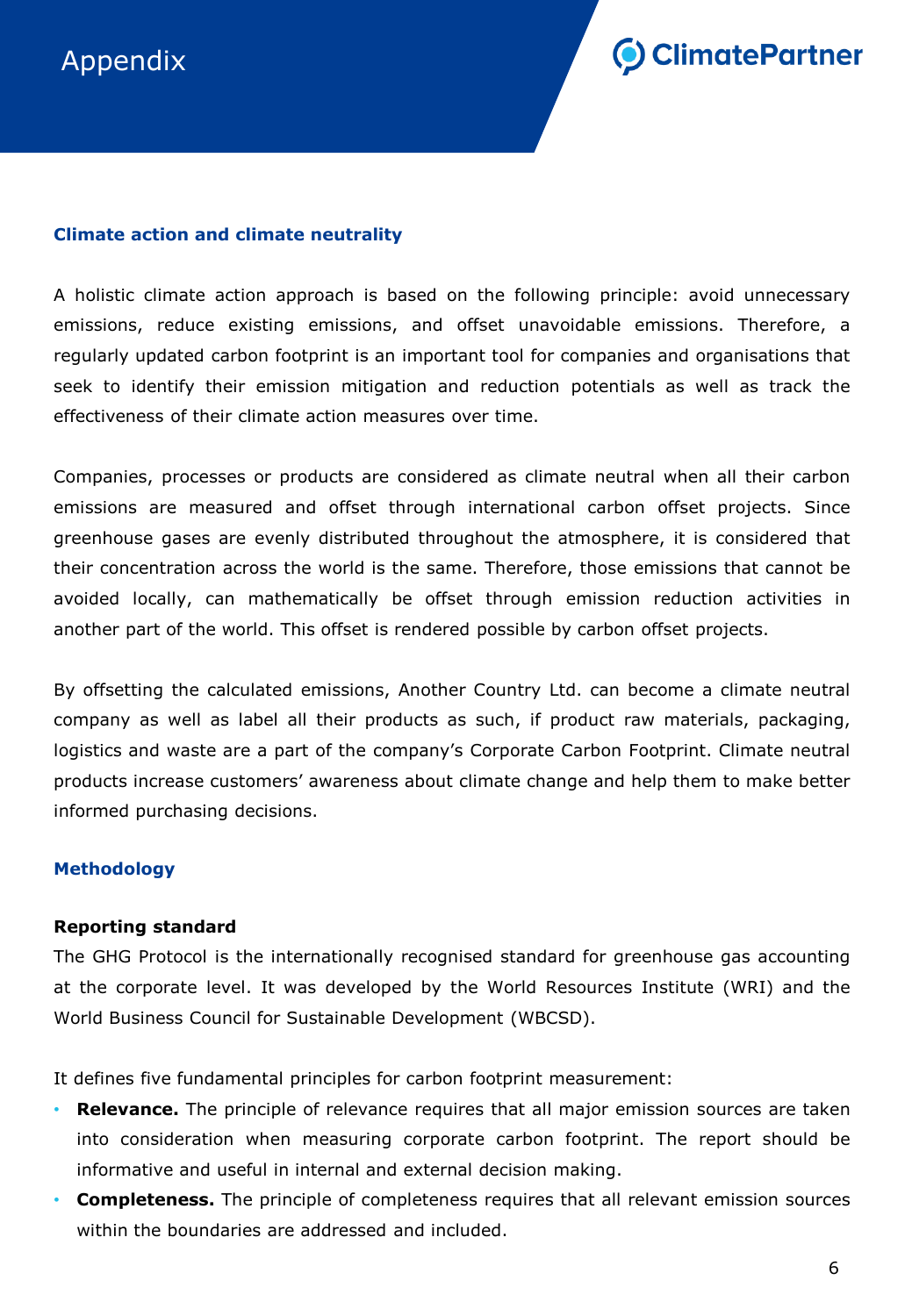# Appendix



- **Consistency.** To facilitate the comparison of the results over time, accounting methods and boundaries must be documented and kept for the record. Any changes in the methodology and/or boundaries must be reported, explained and justified.
- **Accuracy.** Discrepancies and uncertainties that may occur during the calculation and measurement process should be reduced as much as possible to make sure that the results are accurate and provide solid data for stakeholder decisions.
- **Transparency.** The results should be presented in a transparent and comprehensible manner.

#### **Process**

The following steps define the carbon footprint measurement process:

- Definition of goals
- Definition of boundaries
- Data collection
- Carbon footprint calculation
- Documentation of results

**Goals.** Corporate carbon footprint helps to identify the largest emission sources within the company and along the upstream and downstream value chain. Thus, it may form a basis when developing a climate action strategy in which targets, measures and responsibilities for the reduction of greenhouse gas emissions are defined. It is advised to track the progress regularly and revise (as well as adjust, if needed) the goals set.

**Definition of boundaries.** Carbon accounting requires a clear definition of the inventory boundaries, including both organisational and operational boundaries.

The organisational boundaries describe the organisational unit and the timeframe which the Corporate Carbon Footprint applies to. System boundaries can be defined based on the company's operational or financial control or according to its equity share (for most companies, the system boundaries based on either operational or financial control are identical).

Greenhouse Gas Protocol defined three three categories ("Scopes") to classify various emission sources. They form the basis of every corporate carbon footprint: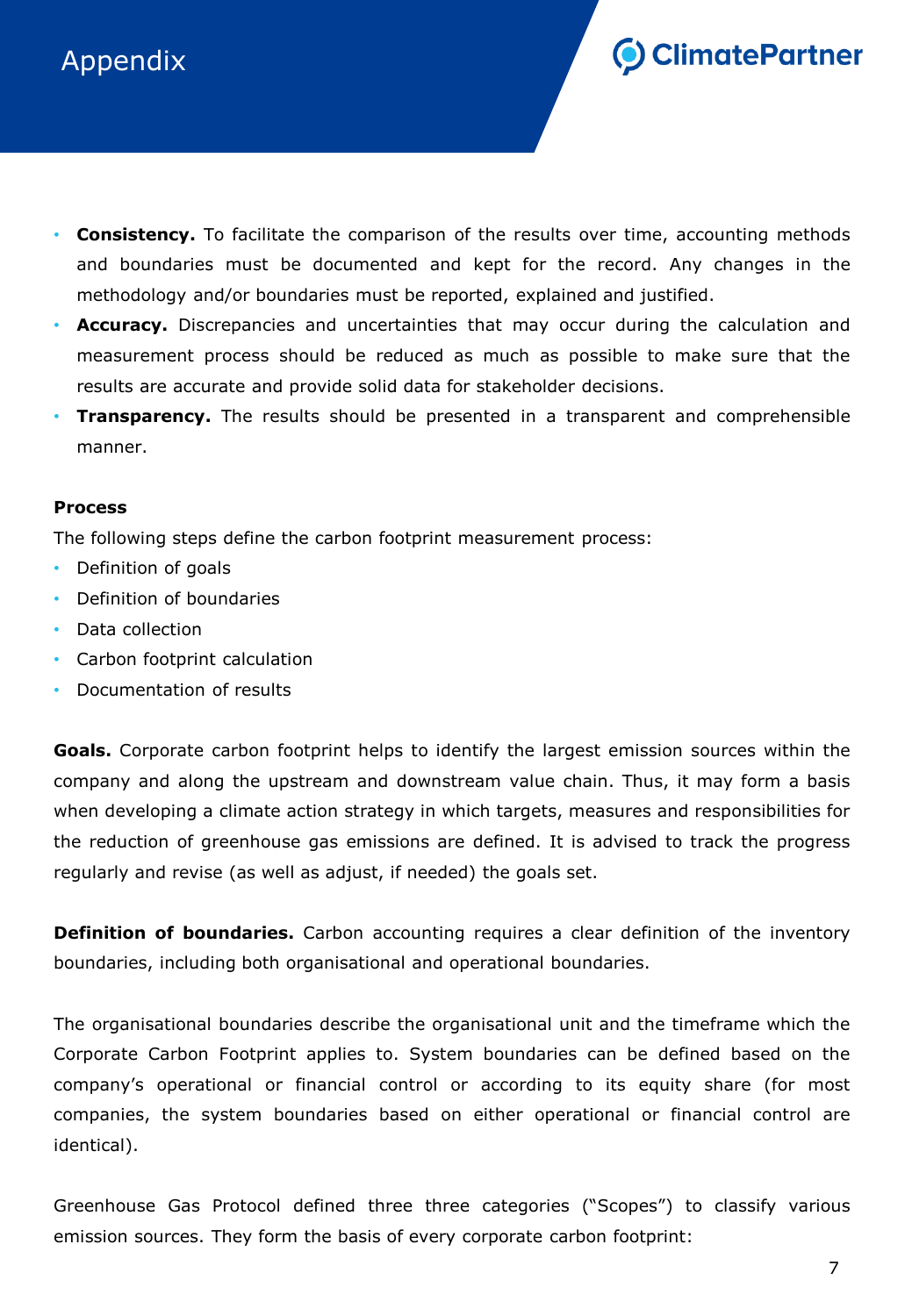## Appendix



- **Scope 1.** Scope 1 includes all carbon emissions that the company can control (direct carbon emissions): emissions generated by the combustion of fossil fuels (mobile and stationary), chemical and physical processes, and use of refrigerators and/or air conditioning equipment.
- **Scope 2.** Scope 2 represents indirect carbon emissions from purchased electricity, steam, district heating and cooling. All emissions that are generated by fossil fuel combustion controlled by external energy providers fall under this category as well. A separate category for these emissions allows us to avoid double counting when comparing  $CO<sub>2</sub>$ emissions from different companies.
- **Scope 3.** All remaining carbon emissions that cannot be directly managed by the company are included in Scope 3 (other indirect carbon emissions). These are all  $CO<sub>2</sub>$ emissions that are related to products and services used or processed by the company. The emissions directly generated through the use of sold products and services are also included in this scope.

According to the Greenhouse Gas Protocol, the calculation of carbon emissions is mandatory for Scope 1 and Scope 2 but voluntary for Scope 3.

#### **Data collection and emission calculation**

Generated emissions are calculated using scientifically determined emission factors. The data collected for carbon footprint measurement is classified as primary and secondary. Primary data is collected at the source and applies to a specific object researched. Secondary data is obtained by processing and modelling the primary data (e.g. using lifecycle analysis databases such as ecoinvent or GEMIS). For example, when calculating  $CO<sub>2</sub>$ emissions of energy consumption, both primary and secondary data is used.

#### **Greenhouse Gases disclosure**

Corporate Carbon Footprints report the emissions in  $CO<sub>2</sub>$  equivalents (CO<sub>2</sub>e). It means that in addition to CO<sub>2</sub>, the calculations also address the other six greenhouse gases regulated by the Kyoto Protocol: methane (CH<sub>4</sub>), nitrous oxide (N<sub>2</sub>O), sulfur hexafluoride (SF<sub>6</sub>), hydrofluorocarbons (HFCs), perfluorocarbons (PFCs) and nitrogen trifluoride (NF<sub>3</sub>). These gases are converted to the global warming potential value of  $CO_2$  and represent  $CO_2$ equivalents (CO<sub>2</sub> e). These equivalents are usually referred to as carbon emissions or CO<sub>2</sub>.